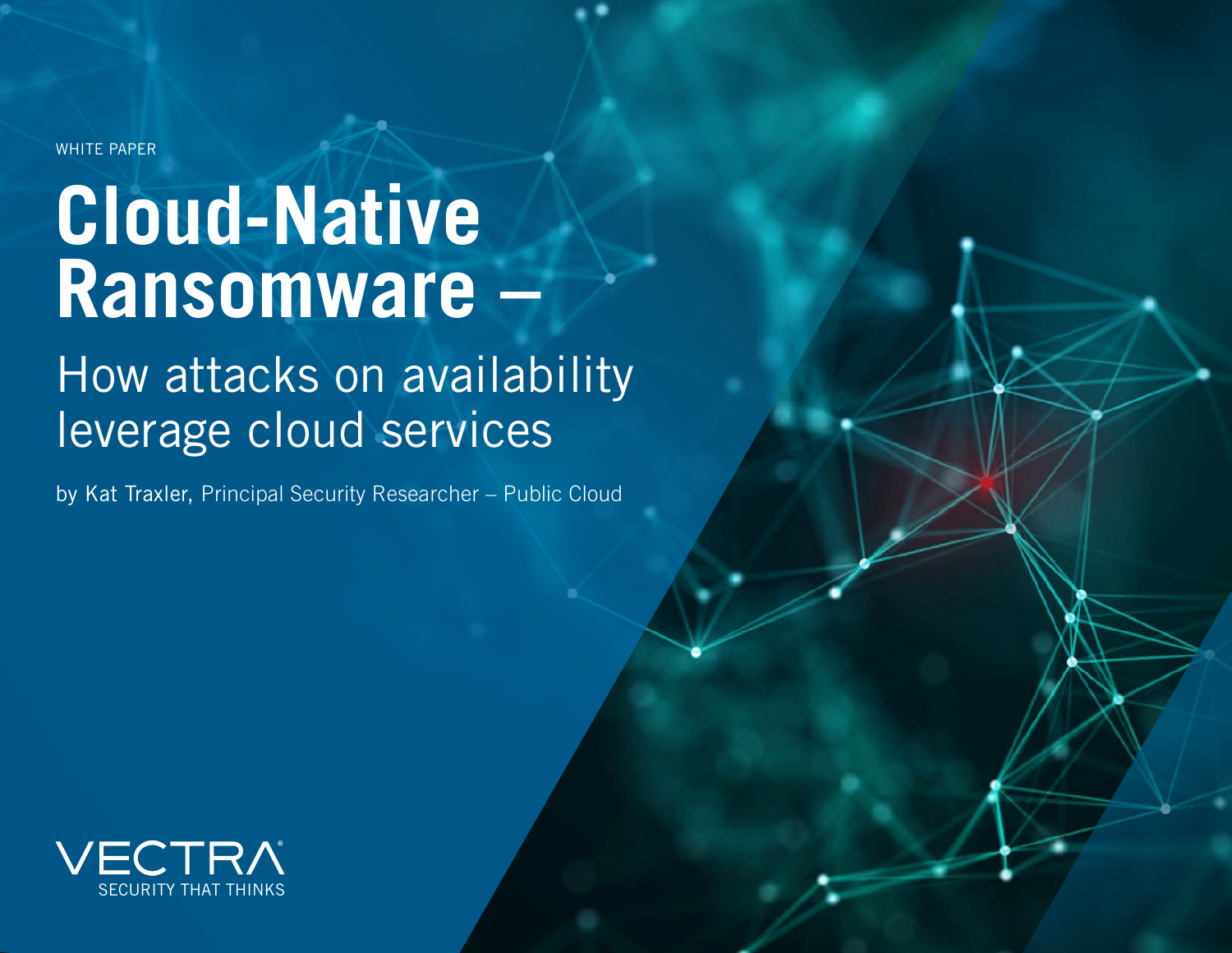

#### TABLE OF CONTENTS

| Prevention, Detection, and Response to Cloud-Native Ransomware9 |
|-----------------------------------------------------------------|
|                                                                 |
|                                                                 |
|                                                                 |
|                                                                 |

#### How Ransomware affects cloud-hosted enterprise data

Ransomware is a financially motivated crime with the goal of inhibiting business systems and obtaining a ransom payment. Historically, ransoming data residing in traditional on-premises enterprise workloads and government systems have resulted in ample financial gain for assailants using ransomware attacks. With the expanding cloud footprint of modern digital systems, organizations are now trying to determine if ransomware can affect cloud-based workloads to the same degree, and further pondering "will there be evolutionary pressure on attackers which forces them to evolve their tactics."

With recent observations of trends in cloud adoption and data migration, my conclusion is such: I do not see how ransomware COULD NOT become a larger problem for global business.

My thesis on this subject can be summarized simply as: Wherever critical data lives, ransomware will go. When business data resides in the Cloud, rather than, say, in an on-premises database, it makes financial sense for attackers to evolve their tactics to target cloud systems with the same objectives as on-prem systems.

This paper serves to outline paths a malicious actor in the cloud might take to affect the availability of data by using the tools provided by the Cloud Service Provider (CSP). In addition to attacker behaviors, I have outlined proactive steps to secure cloud APIs which provide cryptographic services, architectural patterns to make securing these systems easier and methods for detecting cloud-native ransomware.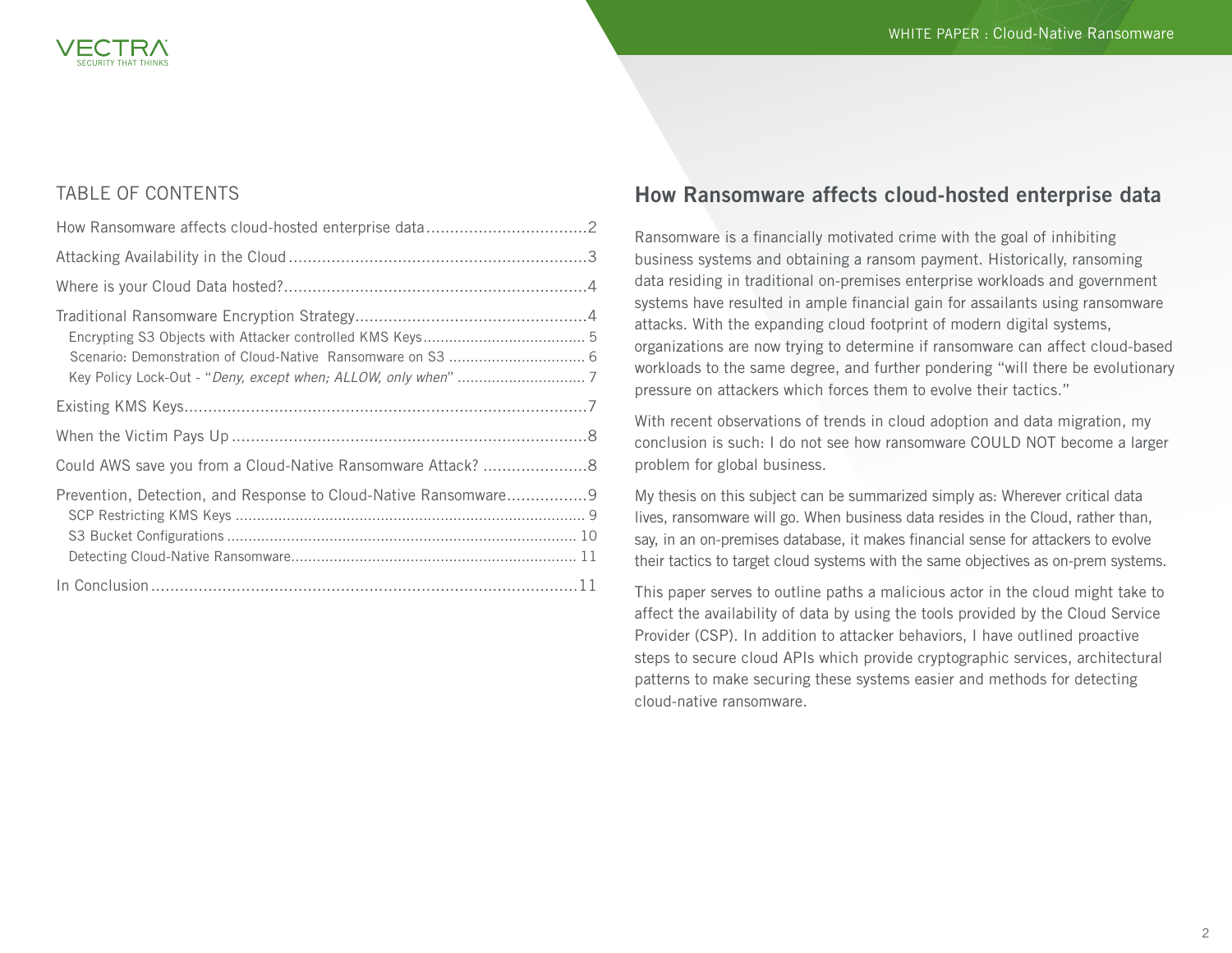# Attacking Availability in the Cloud

The first 10 plus years of cloud transformations have seen an acceleration of cloud migrations and the depositing of increasingly large datasets in the cloud. Even as we witness this shift, we often continue to think about ransomware solely in the context of on-premises environments, naively extending those concepts to the cloud.

In the cloud, the available tools developers and customers need to accomplish everyday tasks are built-in and offered as features by the cloud service providers. With access, the same tools and capabilities are often used by bad actors to overcome security controls, avoid detection and to accomplish specific goals. Using these features with ill intent is often referred to as *feature abuse*.

# The openness of cloud-native services via APIs makes it easy for attackers to abuse, or rather misuse tools for the same.

The openness of cloud-native services via APIs makes it easy for attackers to abuse, or rather misuse tools for the same. APIs, created by each CSP are highly discoverable, and can be quickly understood and leveraged in unintended ways. *Feature abuse* presents a risk in addition to code vulnerabilities. Unlike the exploitation of a vulnerability, there is no existence of a code flaw to manipulate that may be detected by pattern matching or secured via patching. Instead, threat actors are leveraging the tools provided by the CSP used for deploying or maintaining production software and infrastructure to accomplish nefarious tasks.

Whatever environment they find themselves in, threat actors will leverage the tools available at their disposal to accomplish their nefarious tasks. In a sense, by abusing public APIs, ransomware in the cloud will continue the trend of "Living off the Land" where the "LOL Binaries" of the Cloud are its APIs, feature rich and public. In contrast to Windows executables which can be uninstalled as superfluous software, AWS cloud APIs are always on. Exposure, access, and availability continue to provide the openness services require and give way to the means for devastating ransomware attacks.

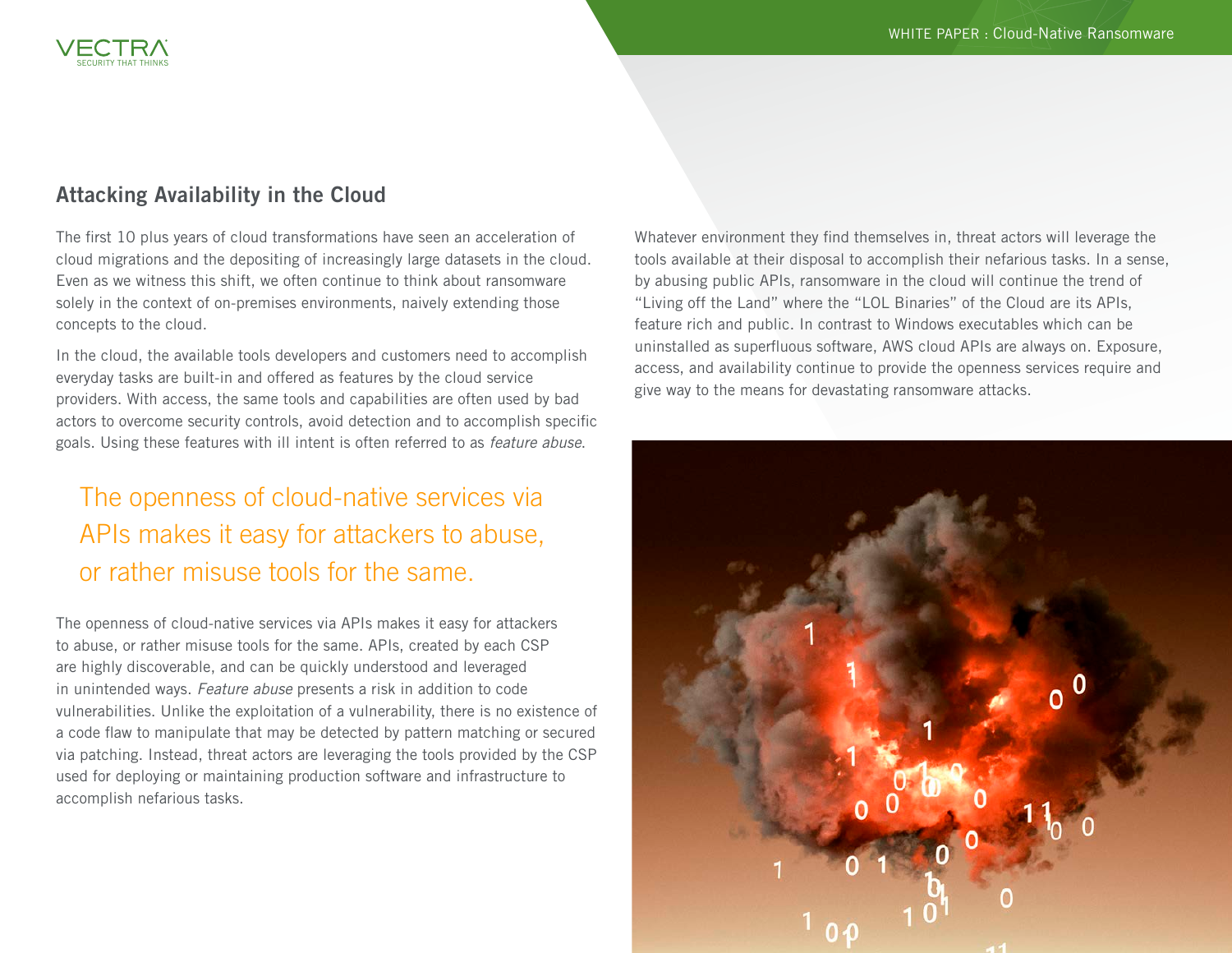

#### Where is your Cloud Data hosted?

To understand abuse techniques ransomware operators might use, one must first understand the systems where data is stored. On-premises data is likely to be warehoused across various technologies, from Oracle Databases to Microsoft SQL Servers. What these systems have in common is that they are physical hosts, fully under your control.

On-premises data warehouse servers are commonly physical hosts implemented in a full-stack environment which provide easy targets for malware due to the broad attack surface area. However, full-stack environments benefit from being secured by robust data protection strategies, employing security controls that have evolved over the past 20 years of modeling network-based threats. As such, traditional on-premises databases are tucked behind layers of network controls, corralled off into the deep recesses of corporate networks, and heavily monitored with agent-based threat detection.

The on-premises approach to securing traditional data stores does not translate to the cloud, nor should it. Data migrated to the cloud resides in systems where all end-users, including malicious actors, have limited, curated access to the underlying system. This means cloud data stores have dramatically different attack surfaces.

Each of the major cloud service providers (e.g., AWS, AZURE, GCP) has a unique version of a distributed, highly available, all-purpose data store: AWS S3, Azure Blob Storage and GCP Storage Buckets. Each is a core repository for unstructured data and is a ubiquitous, stable, and highly available service that integrates with many other services on their respective platforms, meeting nearly any customers' data storage needs. Cloud providers utilize storage services to build pipelines, and they serve as the backing data store for big data platforms or as public repositories for web content.

If you are an AWS customer, it is hard NOT to use S3. Which makes it a likely target of cloud-native ransomware authors.

#### Traditional Ransomware Encryption Strategy

Ransomware targeting on-premises systems uses a hybrid encryption scheme, leveraging the best of both symmetric and asymmetric encryption, to work around the limitations of each $1$ .

Limitations being:

- Where asymmetric encryption operations are slow, encrypting data with a symmetric key is fast!
- Symmetric encryption uses the same key for both encryption and decryption. A purely symmetric strategy often leaves the decryption key on the system, making recovery easier by forensics teams.

The strategies employed by ransomware authors to work around these limitations are the same techniques in-house crypto teams use. Whether for benevolent or malevolent intent, key hierarchies can be used to derive one set of keys from another and then encrypt the symmetric data keys.

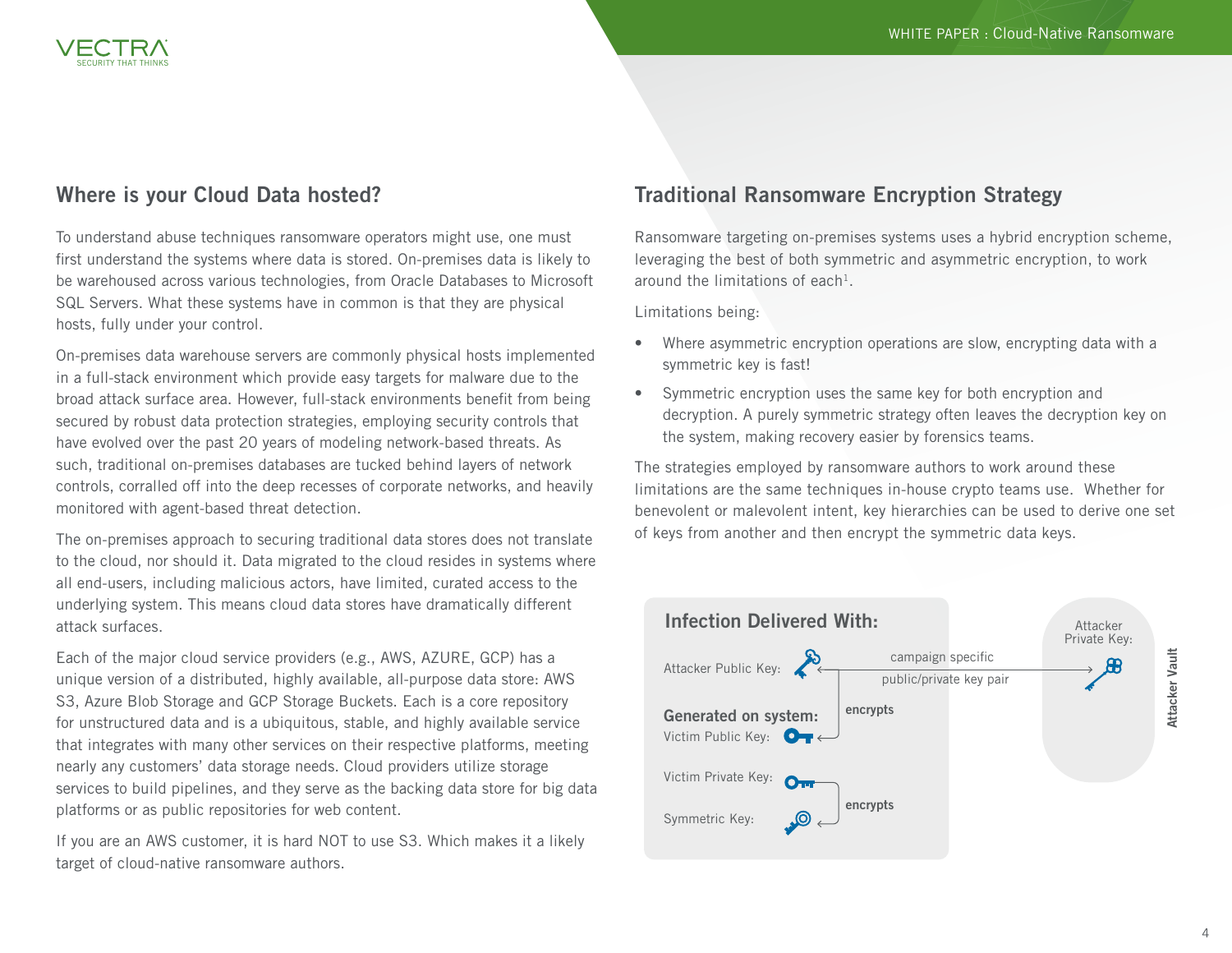

By blending symmetric and asymmetric encryption, ransomware authors can achieve a more complex set of goals.

- Increased speed when performing encryption tasks
	- > By targeting data with symmetric keys, ransomware can often complete exploitation before defensive capabilities have a chance to respond.
- Obfuscating the symmetric key material hinders recovery during postexploitation analysis.
	- > By encrypting the symmetric data key with an asymmetric key, recovery of the key material is challenging if not impossible for forensics professionals.

The creation of malware to perform complex encryption techniques is necessary for the on-premises encrypters. However, this encryption strategy is likely to be cumbersome and completely unnecessary when targeting data in the cloud. Outlined in this paper are methods an attacker could use which leverage the tools offered by cloud service providers and make traditional ransomware techniques obsolete.

#### Encrypting S3 Objects with Attacker Controlled KMS Keys

Cloud Service Providers have done the heavy lifting to maintain secure roots of trust for their customers who utilize their cryptographic services. Attackers can piggyback on these conveniences to affect the availability of cloud-hosted data.

AWS Key Management Service (AWS KMS), allows its customers to generate keys, control access to those keys, and use them to perform cryptographic operations such as signing, verifying, and managing the envelop encryption process required for S3 Server-Side Encryption (SSE).

When not using KMS, encrypted objects on S3 are encrypted with an Amazon-Master key. When an authorized party requests access to an object in this bucket, AWS transparently decrypts the data in the background. Instead of allowing AWS to generate and manage the SSE backing keys, customers can



Cloud Service Providers have done the heavy lifting to maintain secure roots of trust for their customers who utilize their cryptographic services.

use a KMS key and leverage the resource-based policy attached to the key as another layer of access control around the encrypted data. The ability to apply policy and restrict access to a key leaves an opening for attackers to affect the availability of data encrypted with the key.

To demonstrate the role of KMS in SSE, note scenario one below, where a ransomware operator gains significant access to S3 and KMS in an AWS Account. The malicious actor can read, copy, and delete objects from S3 plus obtain the permissions to create a new KMS key. The scenario further describes how a threat actor could use access to affect data availability and demand ransom for its restoration.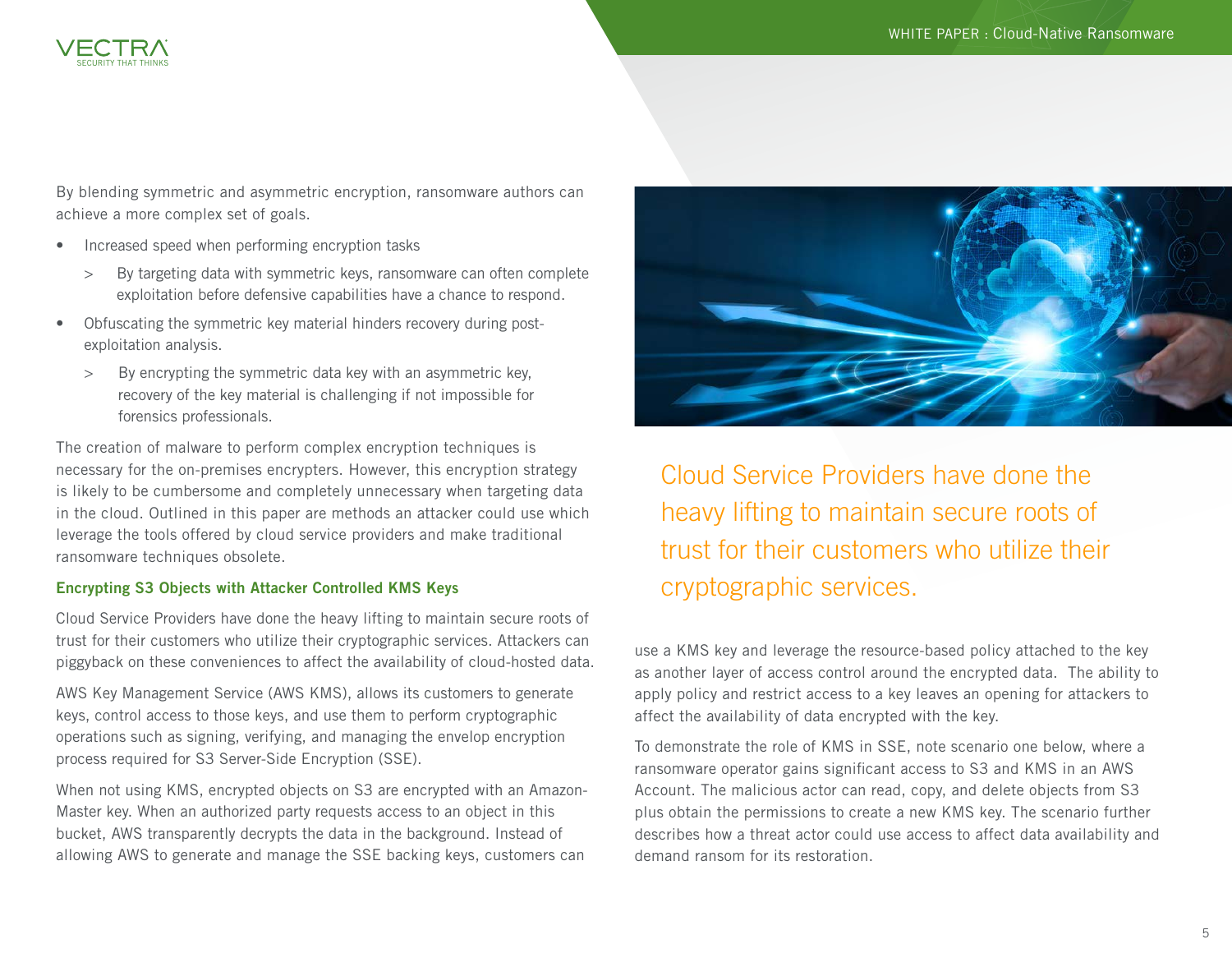

#### Scenario: Demonstration of Cloud-Native Ransomware on S3

The scenario laid out has a threat actor targeting the data in the aptly named 'victim-bucket'. On this bucket, Server-Side Encryption (SSE) is enabled, specifying that objects are encrypted transparently with an Amazonmanaged Master Key (SSE-S3). An end-user who is only granted access to retrieve objects (action s3:GetObject) from this bucket would have sufficient permissions to download the cleartext of the stored objects. No additional permissions are required to decrypt the objects when encrypted with an Amazon-managed Master Key.

In this scenario, we consider that a malicious actor has compromised an enduser with the intent of holding the data for ransom. The malicious actor has created a new S3 bucket we'll call 'staging-bucket', which they will use as a landing zone for targeted S3 data. The newly created 'staging-bucket' also requires uploaded objects to be encrypted but with a KMS key. We generated the KMS key in AWS, and stored it within an AWS HSM, then relied upon customer-managed policy to enforce access control on the key.



When migrating data from the 'victim-bucket' to the 'staging-bucket,' the objects are re-encrypted with the newly created KMS key. Permissions associated with the S3 objects and KMS key dictate access to the objects. Expect access denied responses where requests originate from callers that lack explicit permissions to access both the S3 objects and the KMS key. If an end-user has an explicit 'deny' permission on either the S3 object or the KMS key, expect access requests to also be denied.



At this point, our fictional threat actor has set the stage for a ransomware attack by migrating the S3 objects to a new datastore and re-encrypted the objects with keys under their control. The next step in this narrative involves impacting access to the key for cryptographic operations, such as decryption.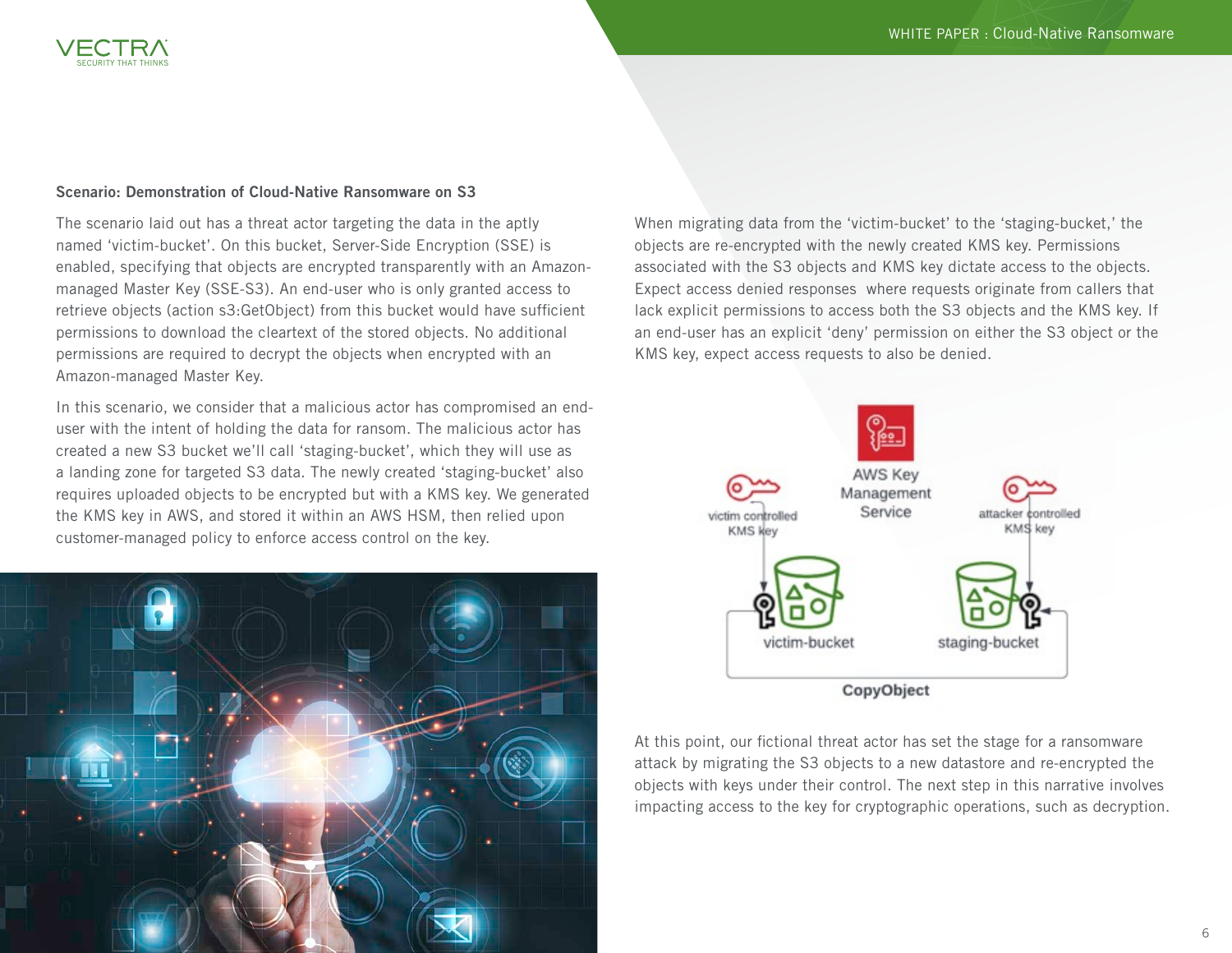#### Key Policy Lock-Out - "*DENY, except when; ALLOW, only when*"

The technique of locking out an AWS customer from a KMS key housed in their own account was first described by Spencer Geitzen at the Cloud Village at DEFCON in 20202.

Let's look at what a malicious update to key policy might look like.

- DENY all actions on the KMS key except when "aws:sourceIp" condition key equals the attacker-controlled IP.
- ALLOW all actions on the KMS key only when the caller is from the attacker-controlled account

This style of resource-based policy jargon can be referred to as: *"DENY, except when; ALLOW, only when"*.

You can imagine other conditions being leveraged by a ransomware operator looking to employ this pattern. Requiring the caller to originate from a specific source IP is in effect a mechanism to restrict all activity on a key, however just as effective could be the use of the following AWS global key conditions:

- aws: PrincipalArn
- aws: Principal Account
- aws:sourceVPC
- aws:SourceVPCe

Any condition where a value is required by the caller that is unique and attackercontrolled can be leveraged to lockout an AWS customer from their resources.

When updating a resource-based policy attached to the KMS key to the "*DENY, except when; ALLOW, only when*" pattern, the victim account is effectively locked out of their newly encrypted data. Even the root user is unable to access the encrypted S3 data.

Only callers originating from the attacker-controlled AWS Account from the attacker-controlled IP would be able to access the KMS Key and decrypt the S3 data.

The final cleanup from a cloud-native ransomware attack would include deleting the original 'victim-bucket' and uploading a ransom note to a new, unencrypted bucket.

# Existing KMS Keys

Locking out a victim from a KMS key is not the only way to affect the availability of S3. However, it is one of the more interesting mechanisms for a Security Researcher to model.

This technique is not limited to new KMS keys. To affect availability by impacting an existing KMS key would require even sparser permissions from the threat actor. Updating an existing KMS key policy to restrict access to it for cryptographic operations would have the same debilitating effect on data availability as would re-encrypting S3 data with a new, attacker-created key.

In both previous scenarios, access to the symmetric key used in serverside encryption (SSE-KMS) is held hostage by malicious actors through manipulation of the key policy.

Any condition where a value is required by the caller that is unique and attackercontrolled can be leveraged to lockout an AWS customer from their resources.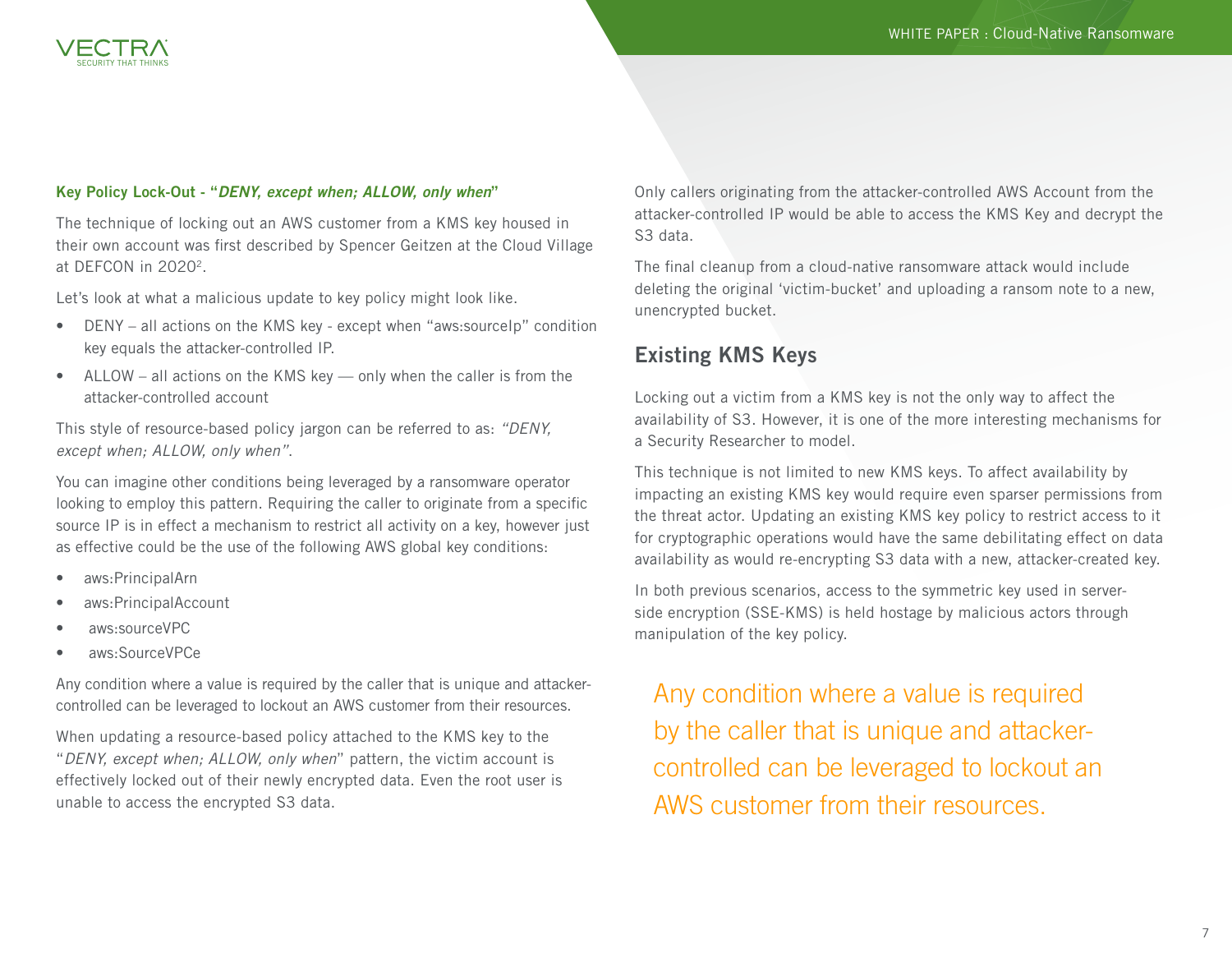

# When The Victim Pays Up

We cannot presume to know what it would look like for a cloud-native ransomware gang to relinquish control of the data decryption key based on a traditional on-premises ransomware.

In the cloud, the process of "turning over the keys" to encrypted data will look different even as it remains a necessary component to ransomware's lifecycle. After all, the product ransomware delivers to its consumer is a mechanism to recover encrypted data. Like any other business, ransomware operators need a reliable and trusted means to deliver products to their 'customers.'

# A real-time, reliable mechanism for returning control to the victim cannot involve an update to key policy.

In scenario one, only callers from the attacker account can access the KMS Key which are needed to decrypt business-critical data, but updating the key policy is an action that an attacker cannot be perform cross-account. So, a real-time, reliable mechanism for returning control to the victim cannot involve an update to key policy. Rather, a ransomware gang may turn their sights to key grants, an alternative access-control mechanism for KMS keys used to delegate permissions for cryptographic operations.

A KMS key grant<sup>3</sup> is a delegation of permissions to a grantee which returns a token used to perform cryptographic operations on that key. By creating a key grant and allowing the victim account to use the hijacked key for decryption, the ransomware gang can effectively return availability to its paying 'customers', bypassing restrictions imposed by the constrained key policy. A KMS key grant would allow the victim to access the KSM key and begin the process of recovering their encrypted data.



# Could AWS save you from a Cloud-Native Ransomware Attack?

Given the previous insights, when faced with a Ransomware Attack in a cloudnative setting, it is reasonable to ponder where the "shared responsibility model" factors in. Below are a few considerations worth examining.

The first scenario for an AWS intervention hypothesizes that AWS could access KMS key material from an AWS HSM. This conjecture is so implausible, that it feels completely outside of the realm of possibility. It is unthinkable that AWS could retrieve a KMS key from one of their HSMs housed in their data centers. AWS has gone to great lengths to ensure that no person could retrieve key material and make earnest public statements to that effect.

The remaining two scenarios in any AWS intervention are much more of an open question. The first avenue for assistance would involve AWS changing the victim's environment. There is no evidence that AWS can reverse a maliciously applied key policy in a victim account, restoring access to a KMS Key. There is no indication they have any '*hand-of-god*' capabilities over resource-based policies. There also is not much incentive to publicly admit the ability if they did.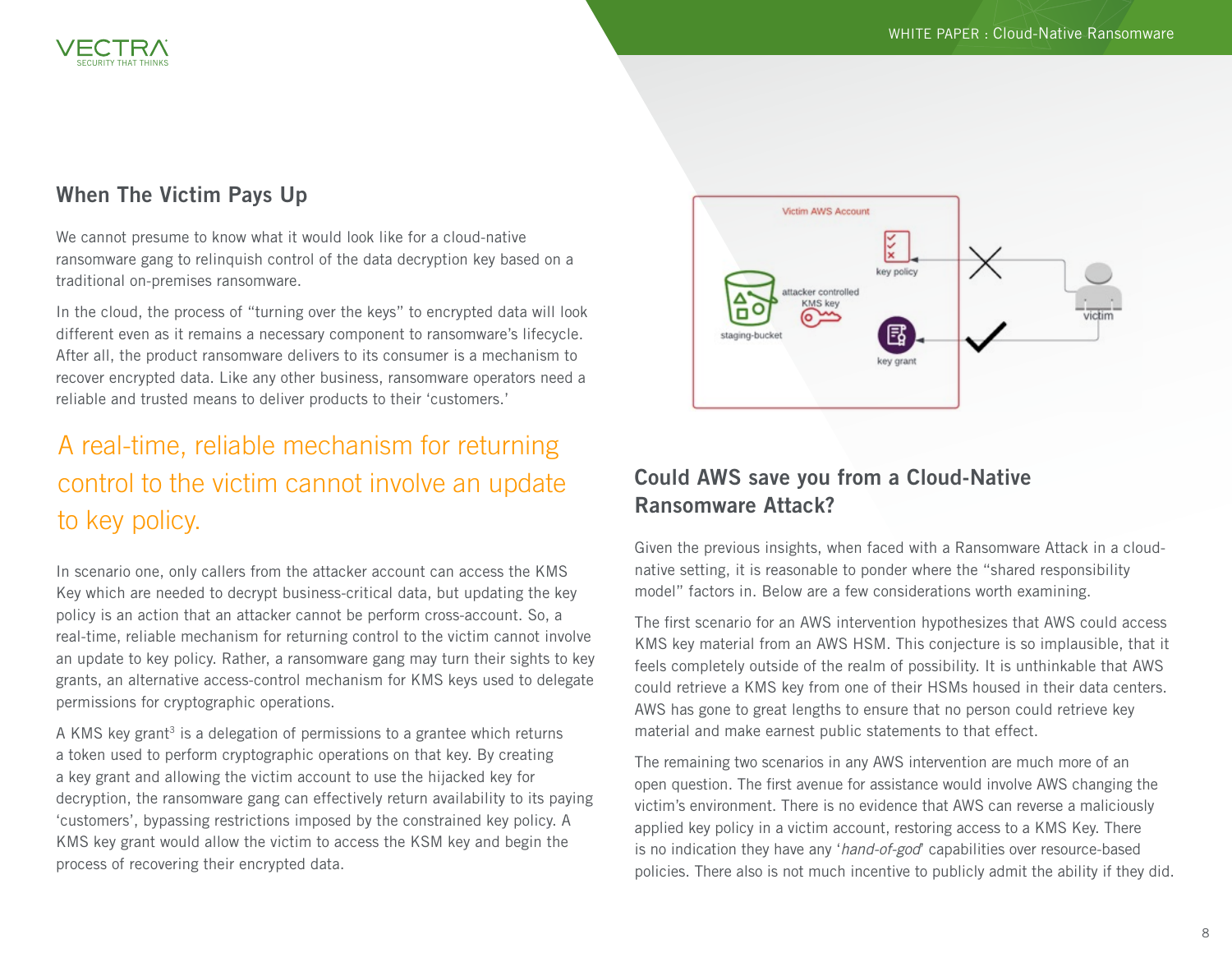

The final assisted remediation option to consider would have AWS commandeer the account in which the malicious actors are operating. The Trust and Safety team at AWS will quarantine and close rogue accounts which they have found to be violating terms of service, such as those used in Botnet campaigns. However, quarantining and closing accounts is much different from seizing control over the resources, which would be required to regain control over a hijacking KMS key. While it is not clear whether AWS has a process to take over accounts, there is some evidence to suggest that they do.

A mechanism exists at AWS to change the Root email address for an account. You would see this in action if you ever forgot the password for your Root User and lost access to the email associated with the Root User. AWS Support will require you to provide a notarized attestation of your account ownership before innating a change to the underlying root email account. This internal process suggests AWS has the power to seize control over accounts, not simply close them but access the resources housed in them with administrative capabilities.

Like the '*hand-of-god*' theory, AWS has little incentive to publicize an ability to confiscate accounts. From a defenders' point of view, without a clearly documented process for assisted recovery from AWS with guaranteed Service-Level Agreements, theoretical remediation assistance from AWS is not useful. Planning for response and recovery from a ransomware event should not be centered on help from AWS and should not be expected.

Planning for response and recovery from a ransomware event should not be centered on help from AWS and should not be expected.



### Prevention, Detection, and Response to Cloud-Native Ransomware

Rooted in the understanding that it is unlikely AWS could help during a ransomware event, we turn our sights to the bread-and-butter of all security programs, preventive controls, and detection and response capabilities.

#### SCP Restricting KMS Keys

Mitigations via Service Control Policy (SCP) require a certain degree of maturity in your cloud security program, but that does not mean their use should not be an operational goal. Creating a bespoke policy for KMS keys requires understanding which keys should be authorized to perform cryptographic operations on your data and who should have access to them.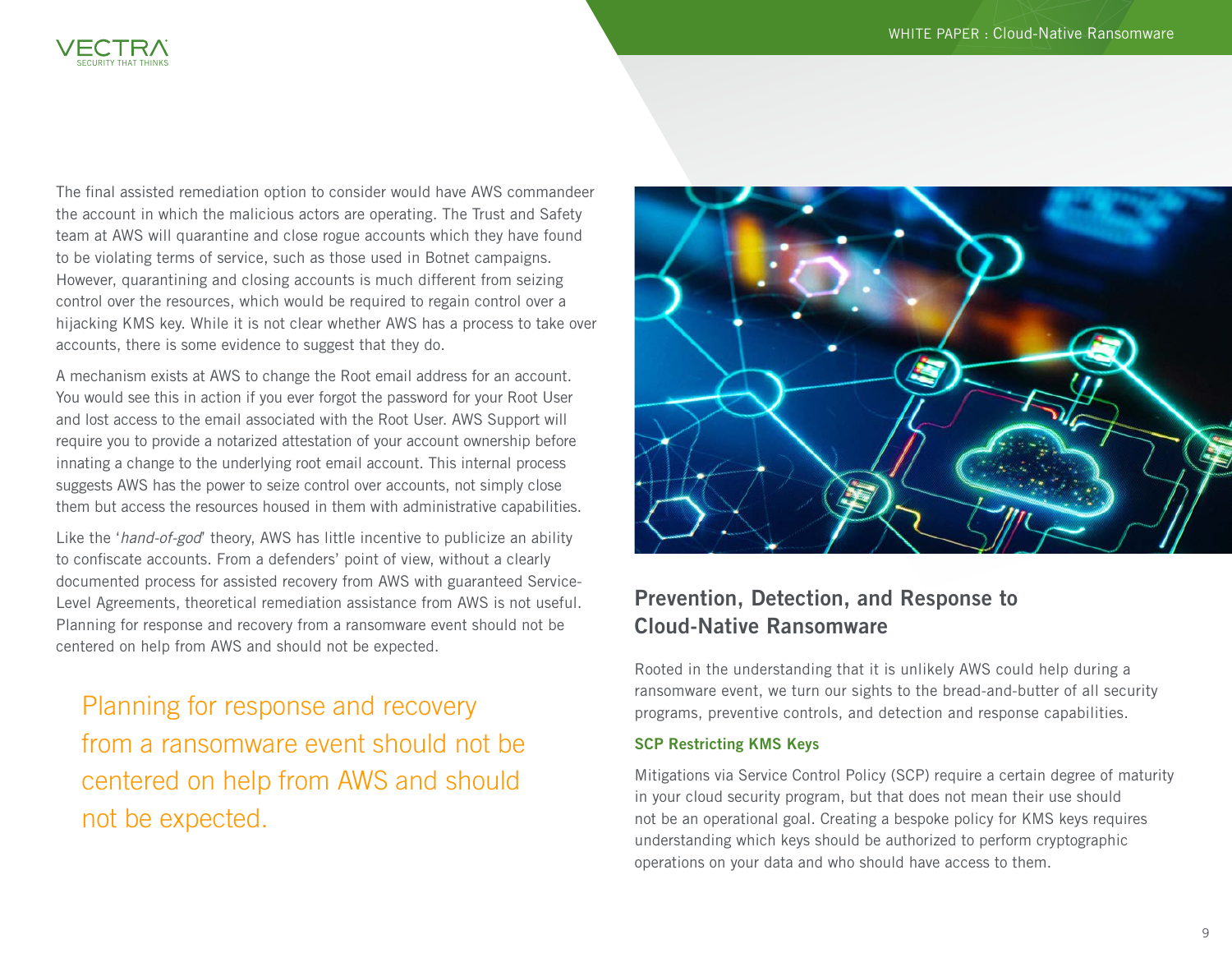

A Service Control Policy (SCP) naming the specific KMS keys allowed to encrypt objects could be a good start in preventing a cloud-native ransomware attack of the type described in this paper. Restricting cryptographic operations to specific keys would prevent an attacker from maliciously encrypting S3 objects with either a newly created key or an external key of their control, but not hijacking the policy of an existing, approved key.

Often this type of SCP is coupled with an architectural pattern that corrals all KMS keys into a single account. It should be a preferred design pattern if not strictly for ransomware resiliency but also for all the benefits centralization brings such as auditability and simplified key rotation.

Using this centralized "Fort Knox" approach to Key Management creates the 'all your eggs in one basket' design. It also allows for the 'all your security controls in one basket' approach as well. A central Key Management account allows a security organization to enforce the principal of least privilege in the strictest sense, establish a baseline for normal key usage patterns, and monitor for abnormal transactions.



#### S3 Bucket Configurations

Not all S3 buckets can be configured to be fortresses but it is worth noting the controls available in S3 which can add to the overall ransomware resiliency strategy.

- Object Lock: A configuration applied to an S3 bucket which prevents the deletion of an object or its version.
- **Object Versioning:** This setting will force the creation of new objects, instead of overwriting previously uploaded objects. When combined with 'Object Lock', these settings could prevent objects from being overwritten with maliciously encrypted versions. Whenever versioning is enabled, be sure to set policies to manage the lifecycle of your versioned objects.
- MFA Delete: Ensures that the MFA bit is set on the callers' session token when attempting to delete an object from S3.

Again, these controls are likely to be incompatible with highly transactional data but could be feasible when looking to secure your sensitive backups. Knowing what data you have and where it lives is a prerequisite for enforcing any of these Bucket-level mitigations.

A central Key Management account allows a security organization to enforce the principal of least privilege in the strictest sense, establish a baseline for normal key usage patterns, and monitor for abnormal transactions.